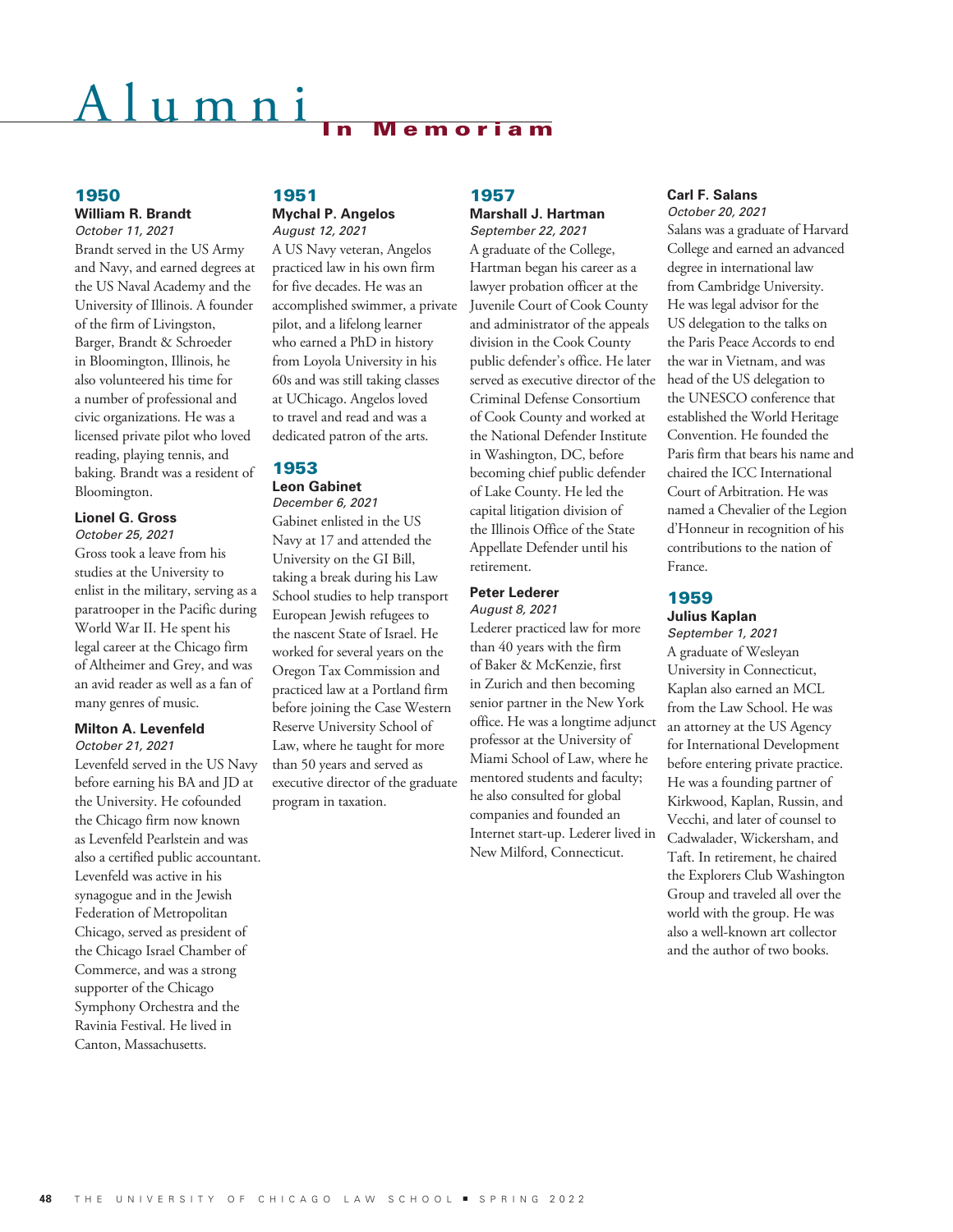#### **John D. Proffitt**

*June 30, 2021* Proffitt was a graduate of Wabash College and a US Army veteran. He cofounded the Carmel, Indiana, firm of Campbell Kyle Proffitt and capped his career as counsel at Altman, Poindexter & Wyatt in the same city. He served as president of the Hamilton County Bar Association, the Indiana Continuing Legal Education Association, and the Indiana Bar Association, and volunteered as a board member of many civic and cultural organizations. He loved travel, outdoor activities, and the Chicago Cubs.

#### **Sandor Shuch**

*March 10, 2021* Shuch worked for legal aid organizations in Pinal County and Maricopa County, Arizona, serving as director of the latter, and focusing in both positions on assisting migrant workers. He later worked in the civil division of the Maricopa County Attorney's office. After retiring, he was a volunteer docent for the Phoenix Art Museum and served on the Arizona State Board of Equalization.

#### 1960 **Ira Bell**

*November 3, 2021* Bell was a graduate of Northwestern University and worked as an attorney in Chicago. He was a lifelong fan of jazz and folk music; an accomplished sailor; and an enthusiastic student in exercise, dance, and improvisation classes even after his Parkinson's disease diagnosis. Bell lived in Wilmette, Illinois.

#### 1961

# **Gene B. Brandzel**

*October 18, 2021* Brandzel earned a BA at the University of Michigan. He clerked for Eugene Wright, Circuit Judge of the US Court of Appeals for the Ninth Circuit, and later served as a judge. He spent many years as an attorney at the Seattle firm now known as Stoel Rives. Brandzel loved to travel and volunteered in many organizations; he was also active in conservation and beautification efforts in Seattle.

### **Martin H. Burns**

*September 15, 2021* Burns earned his undergraduate degree at Princeton University. He was a partner in the firm of Russell and Bridewell in Chicago, where he lived.

#### **Harry G. Wilkinson**

*November 30, 2020* Wilkinson was a graduate of Michigan State University and a US Air Force veteran. He began his career as counsel to US Senate subcommittees on migratory labor and

constitutional rights, and went on to work at the US Department of Justice and as the congressional liaison for the Secretary of Labor. He was deputy director of the Peace Corps in Ethiopia and director in Costa Rica before becoming a foreign service officer with the US Agency for International Development (USAID). After his government service, Wilkinson worked for South Africa Lawyers for Human Rights and as a consultant to USAID. He served on the board of the South Carolina American Civil Liberties Union.

#### 1962 **David S. Chernoff**

### *September 18, 2021*

Chernoff was an alumnus of the Lab School and the College. He was associate general counsel and unofficial historian at the MacArthur Foundation and was active in many other nonprofit organizations, including the Chicago Architecture Center, the Donor's Forum, and the Cliff Dwellers. A third-degree black belt in judo, he taught the martial art to children; he also taught in the LLM program at John Marshall Law School and taught celestial navigation with the Chicago Sail and Power Squadron.

**Lowell N. Elsen** *June 2020*

#### **William B. Fisch** *July 7, 2021*

Fisch earned an undergraduate degree from Harvard University, an LLB from the University of Illinois College of Law, and a JD from Albert-Ludwigs-Universität in Freiburg, Germany. He taught at the University of North Dakota School of Law and at the University of Missouri School of Law. Fisch coauthored two books and many chapters and articles, and served on the board of directors and executive committee of the American Society of Comparative Law. He loved birding, photography, golf, and travel.

#### **Justin Morris Johnson** *October 29, 2021*

Johnson was a graduate of the College and a US Air Force veteran. The first African American member of the Pennsylvania Board of Law Examiners, Johnson worked for the Pittsburgh and Pittsburgh–Mount Oliver Board of Education and at the firm of Berkman, Ruslander, Pohl, Lieber & Engel. He was appointed to the Superior Court of Pennsylvania by Governor Richard Thornburgh, and taught at Duquesne University Law School. He was a devoted mentor and volunteer as well as a life trustee of Carnegie Mellon University.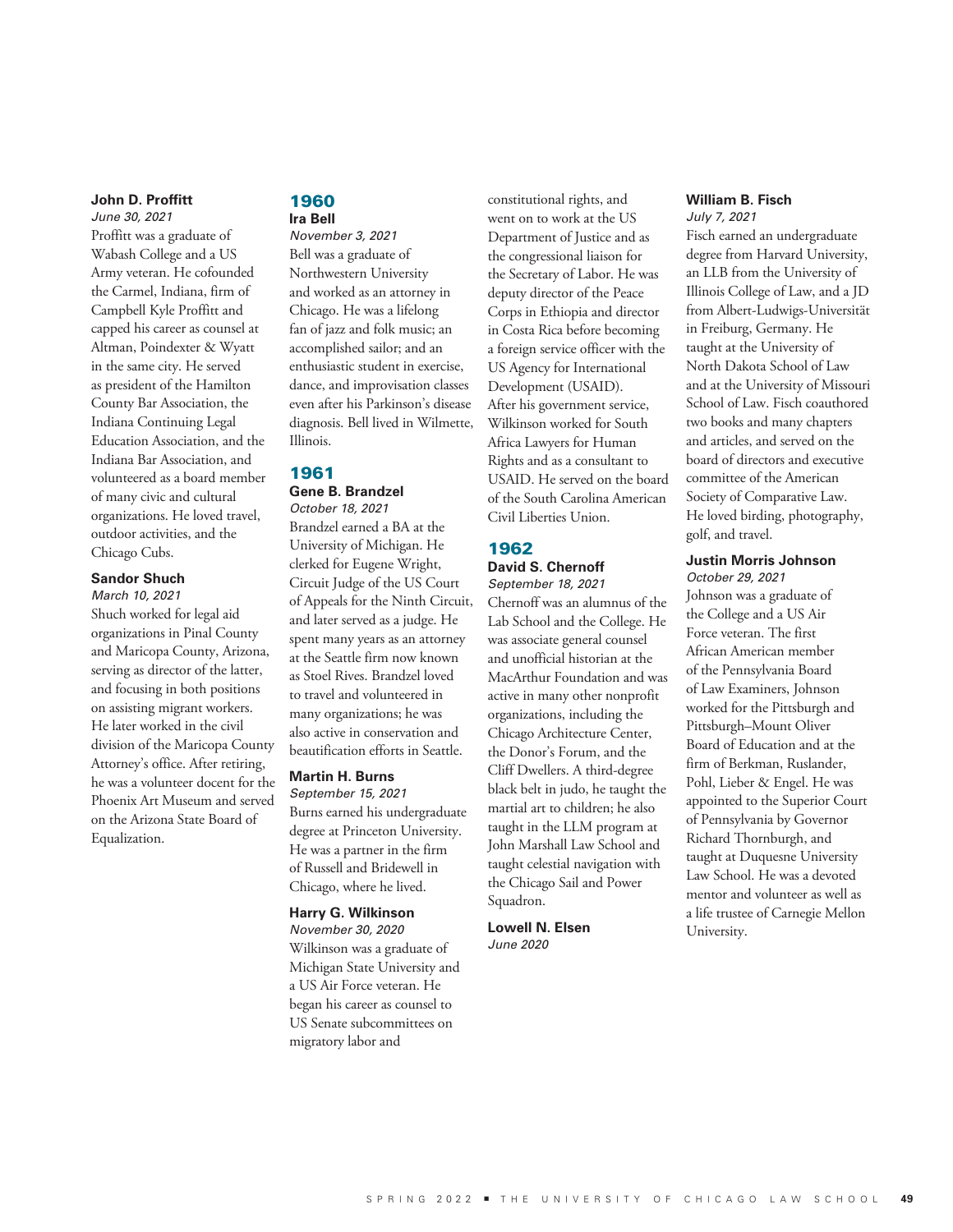# $\ln m$  n i

#### 1964

**Charles A. Heckman** *August 2, 2021*

Heckman earned an undergraduate degree at Brown University. He taught legal history and commercial law at the University of North Dakota, the University of Houston, Western New England University, Whittier Law School, and Quinnipiac University, where was professor emeritus. He enjoyed music, his Newfoundland dogs, bridge, crossword puzzles, and detective novels.

#### **Carl E. Klotz**

*October 22, 2021* Klotz was a graduate of Columbia University. He cofounded the firm of Klotz & McCann in Hawthorne, New Jersey, and later practiced solo; he lived in Hawthorne, New Jersey.

#### **David M. Madway** *June 26, 2021*

A graduate of Earlham College, Madway began his legal career at the National Housing Law Project. He was a consultant to the World Bank and the US Agency for International Development before becoming general counsel at the San Francisco Redevelopment Agency, where he helped to develop the San Francisco Giants stadium and Yerba Buena Gardens. He retired from the firm of Sheppard Mullin.

#### 1965 **Michael E. Braude** *November 17, 2021*

Braude earned his undergraduate degree at the University of Pennsylvania Wharton School and practiced law for more than five decades. He was president of the Chicago chapter of the Federal Bar Association and served on many of its committees; he was also a vice president of the national Federal Bar Association. Braude was a longtime volunteer for the Jewish United Fund of Chicago and the University of Pennsylvania department of admissions.

#### 1966

**Lawrence G. Martin** *November 6, 2021*

Martin earned an undergraduate degree from the University of Notre Dame and a graduate degree in history from Northwestern University. He spent his career in private practice and real estate investment and liquidation. An accomplished woodworker, he founded the nonprofit Woodworking for the Blind. Martin was a resident of Barrington, Illinois, and Venice, Florida.

#### 1968 **John N. Tierney**

*August 3, 2021*

Tierney was a graduate of Holy Cross College. He practiced law in Chicago before becoming president and CEO of the Radio Ranch advertising firm in Los Angeles, where he also practiced civil rights, real estate, and entertainment law. He was a trustee of Pitzer College and an avid reader, fox hunter, hiker, bicyclist, and motorcycle rider.

#### 1969

**Douglas Delange Graham** *October 8, 2021*

Graham earned his undergraduate degree at the University of Utah. He practiced law in Pasadena and Glendora, California, and was a talented builder and handyman, gardener, and cook. Graham lived in Lake Havasu City, Utah.

## **William L. Severns**

*October 13, 2021* A graduate of Trinity College, Severns began his career in Deadwood, South Dakota, where he served as city attorney. He was later appointed as a magistrate judge and served in Deadwood, Sturgis, Custer, Hot Springs, and Rapid City. He was an amateur actor, jazz enthusiast, and photographer, and volunteered for many civic organizations and his church. Severns lived in Spearfish, South Dakota.

# 1971

#### **Schuyler K. Henderson** *October 4, 2021*

Henderson was a graduate of Princeton University and a US Marine Corps Reserve veteran. He completed his JD while also earning an MBA at the Booth School of Business. He was partner at Mayer, Brown, and Platt and ran the firm's European office in London; he also became a partner at the firms of Baker & McKenzie and Norton Rose. He was the author of books on currency and interest swaps and derivatives. A world traveler, Henderson lived in Nantucket, Massachusetts.

# 1973

#### **Steven Lee Harris** *November 6, 2021*

A graduate of the College, Harris clerked in the Illinois Appellate Court and spent time in private practice in Chicago. He then taught law at Wayne State University, the University of Illinois College of Law, and Chicago-Kent College of Law, specializing in commercial law; he also taught American law overseas. The American College of Commercial Finance Lawyers recognized him with the Homer Kripke Achievement Award in 2021. Harris loved the outdoors, travel, music, and baseball.